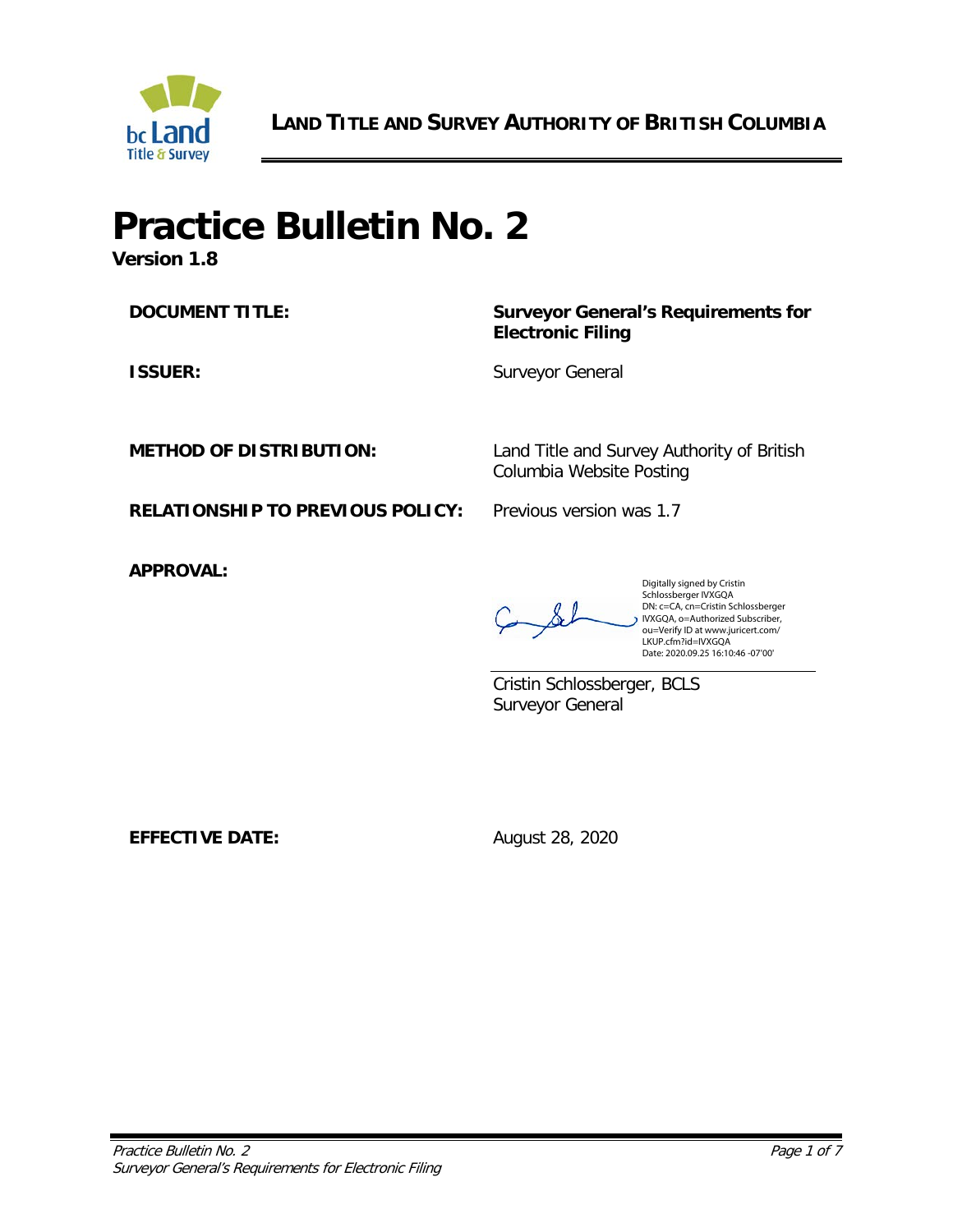

# **Change Record**

| <b>Version</b>     | <b>Date</b>          | Page                                | <b>Description</b>                                                                                                                                                                                                                                                                              |  |
|--------------------|----------------------|-------------------------------------|-------------------------------------------------------------------------------------------------------------------------------------------------------------------------------------------------------------------------------------------------------------------------------------------------|--|
| Initial Version of | April 1, 2007        |                                     |                                                                                                                                                                                                                                                                                                 |  |
| Document was 1.0   |                      |                                     |                                                                                                                                                                                                                                                                                                 |  |
| Version 1.1        | January 17, 2011     | Front page, page 4,<br>page $5(x2)$ | Reformatted cover page<br>$\overline{\phantom{0}}$<br>Updated link to<br>electronic plan<br>information on LTSA<br>website<br>Authorized use of<br>updated CLRS forms 6-<br>11<br>Updated Petroleum and<br>Natural Gas Act to Oil<br>and Gas Activities Act                                     |  |
| Version 1.2        | November 16,<br>2012 | Front page and<br>pages 2, 5 and 6, | <b>Updated Front page</b><br>$\overline{\phantom{0}}$<br>Added new CLRS Form<br>version (version 12) in<br>section 5<br><b>Added Post Renewal</b><br>Form to sections 5, 6, 8<br>and 9<br>Corrected reference to<br>the Oil and Gas<br><b>Activities Act General</b><br>Regulation in section 6 |  |
| Version 1.3        | March 11, 2013       | Front page and<br>page 5            | <b>Updated Front page</b><br>$\qquad \qquad -$<br>Added new CLRS Form<br>version (version 13) in<br>section 5<br>Added new Post renewal<br>Form (version 2) to<br>section 5                                                                                                                     |  |
| Version 1.4        | July 9, 2013         | Front page and<br>pages 4, 5 and 6  | <b>Updated Front page</b><br>Amended the LTSA<br>website address<br>Deleted CLRS Form<br>versions 5, 6 and 7<br>Clarified that sections of<br>this document refer to<br>the Land Act                                                                                                            |  |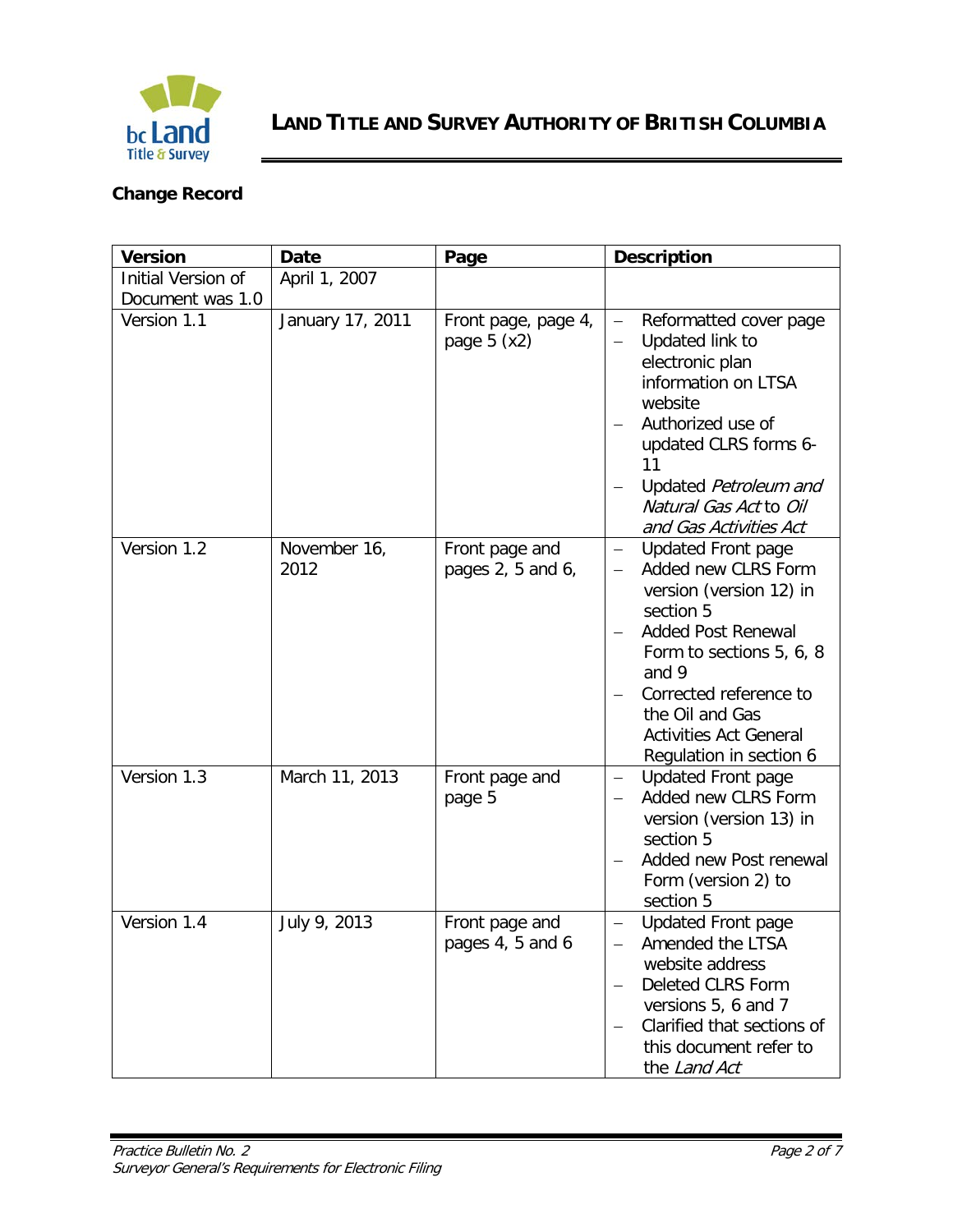

# **LAND TITLE AND SURVEY AUTHORITY OF BRITISH COLUMBIA**

| Version 1.5 | March 18, 2019       | Front page and<br>pages 5 and 6 | Listed additional CLRS<br>Form versions (versions<br>16, 17 and 18) in<br>section 5.<br>Deleted certain CLRS<br>Form versions (versions<br>8, 9, 10, 11, 12 and 13)<br>in section 5.<br>Listed additional SGPR<br>Form version 4 in<br>section 5.<br>Deleted SGPR Form<br>version 2 in section 5 |
|-------------|----------------------|---------------------------------|--------------------------------------------------------------------------------------------------------------------------------------------------------------------------------------------------------------------------------------------------------------------------------------------------|
| Version 1.6 | November 15,<br>2019 | Front page and<br>pages 4 to 7  | Updated to match<br>changes in Part 7.2 of<br>the Land Act brought<br>about by Bill 37, the<br><b>Land Statutes</b><br>Amendment Act 2018                                                                                                                                                        |
| Version 1.7 | June 15, 2020        | Front page and<br>pages 6 to 7  | Introduction of Web<br>Filing form                                                                                                                                                                                                                                                               |
| Version 1.8 | August 28, 2020      | Front page and<br>pages 6 to 7  | Retirement of PDF Post<br>Renewal form v.5                                                                                                                                                                                                                                                       |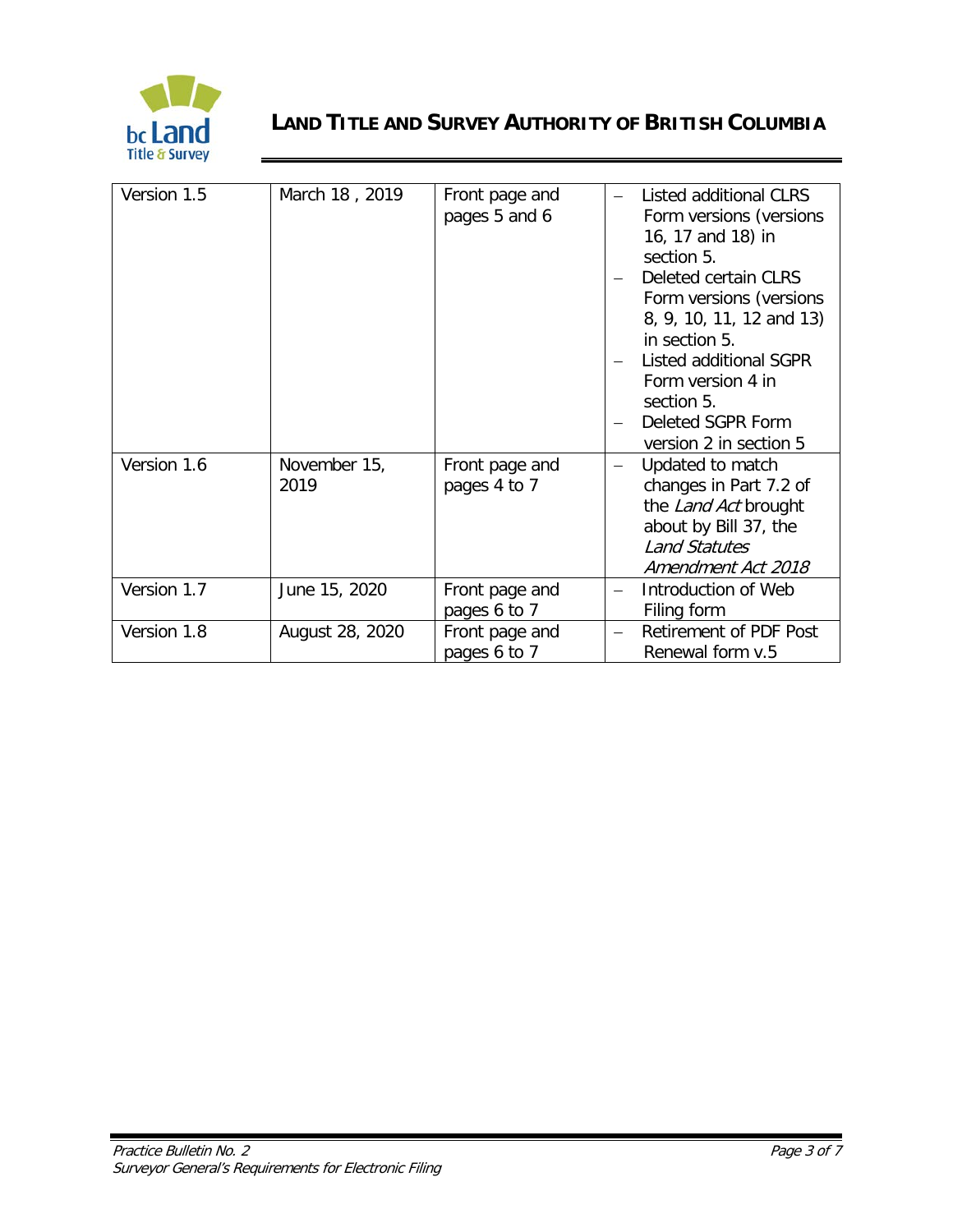

# **1. BACKGROUND:**

This Bulletin arises in consequence of certain powers of the Surveyor General under Part 7.2 of the Land Act, R.S.B.C. 1996, C. 245, as amended (the "Act"). Part 7.2 of the Act provides the Surveyor General with authority to establish designations and requirements in respect of plans and other documents which may be submitted to the Surveyor General electronically, the form and content of such plans, the technology to be used, and the processes to be followed. This Bulletin sets out the manner in which the Surveyor General has chosen to exercise this authority.

#### **2. SCOPE:**

This Bulletin addresses the Surveyor General's designations and requirements in respect of the following sections of the Act:

#### **Section Provision**

- **93.9 "electronic plan"** means (a) a plan that is made in relation to Crown land and that is in electronic format, and (b) any other document that is in the electronic form designated by the Surveyor General;
- **93.901** This Part applies only to those plans and other documents the electronic form of which is designated by the Surveyor General for the purposes of this Part.
- **93.92(1)** Electronic plans submitted to the Surveyor General under section 93.94 must (a) be in the form designated by the Surveyor General,
	- (b) contain the information required by the Surveyor General, and
	- (c) be completed in the manner established by the Surveyor General.
- **93.93(3)** An electronic plan is signed for the purposes of this section when a British Columbia land surveyor electronically signs the electronic plan in accordance with the requirements established by the Surveyor General.
- **93.94** An electronic plan is submitted to the Surveyor General when the plan is transmitted electronically to the Surveyor General in the manner established by the Surveyor General using the technology established by the Surveyor General.
- **Note**: The Surveyor General's requirements in respect of a certification authority and a certification practice statement under sections 93.95 and 93.96 of the Act are addressed by the SG Bulletin No. 1, titled "Surveyor General's Requirements for a Certification Authority".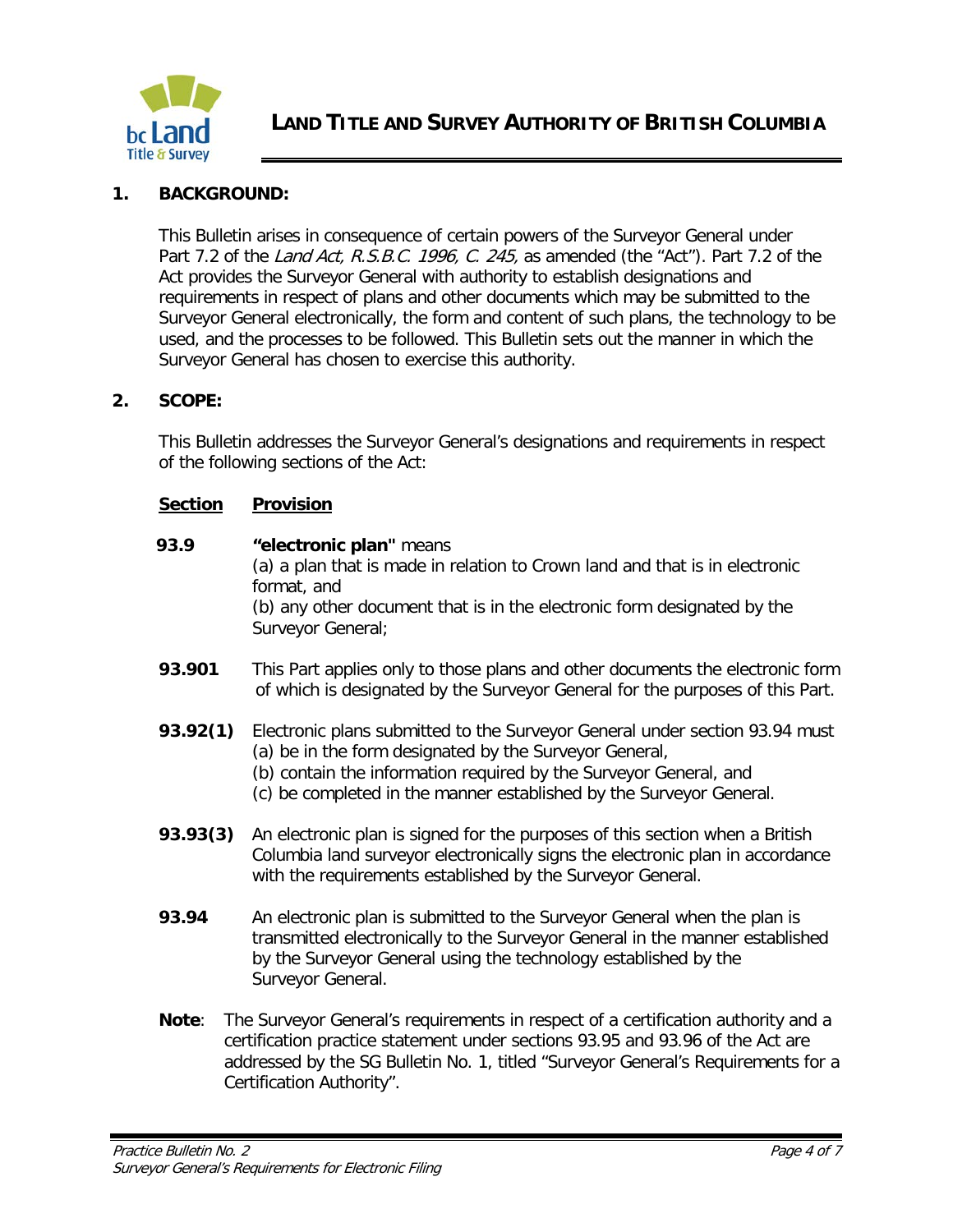

#### **3. DEFINITIONS:**

For the purposes of this Bulletin:

**"certificate"** means a computer-based record created by a certification authority and issued to a subscriber for the purposes of permitting a subscriber to sign electronic plans;

**"certification authority"** means a certification authority recognized by the Surveyor General under section 93.95 of the Act;

**"subscriber"** means an individual who is authorized by a certificate to sign electronic plans.

If other terms used in this Bulletin are defined in the Act, the definition in the Act applies in this Bulletin.

#### **4. REFERENCE MATERIALS**

In addition to the Act and the Regulations under the Act, the following material is relevant to the Surveyor General's designations and requirements in this Bulletin:

| <b>Document</b>                                                                             | <b>Valid Version</b> | Date           |
|---------------------------------------------------------------------------------------------|----------------------|----------------|
| Practice Bulletin No. 1 Surveyor<br>General's Requirements for a<br>Certification Authority | Version 1.2          | March 18, 2019 |

Information on electronic plan preparation and submission, including a User Guide is available on the Land Title and Survey Authority of British Columbia's help website at the following addresses:

<https://help.ltsa.ca/myltsa-enterprise/submit-plan-filing-crown-land-registry> <https://help.ltsa.ca/myltsa-enterprise/how-submit-package-surveyor-general>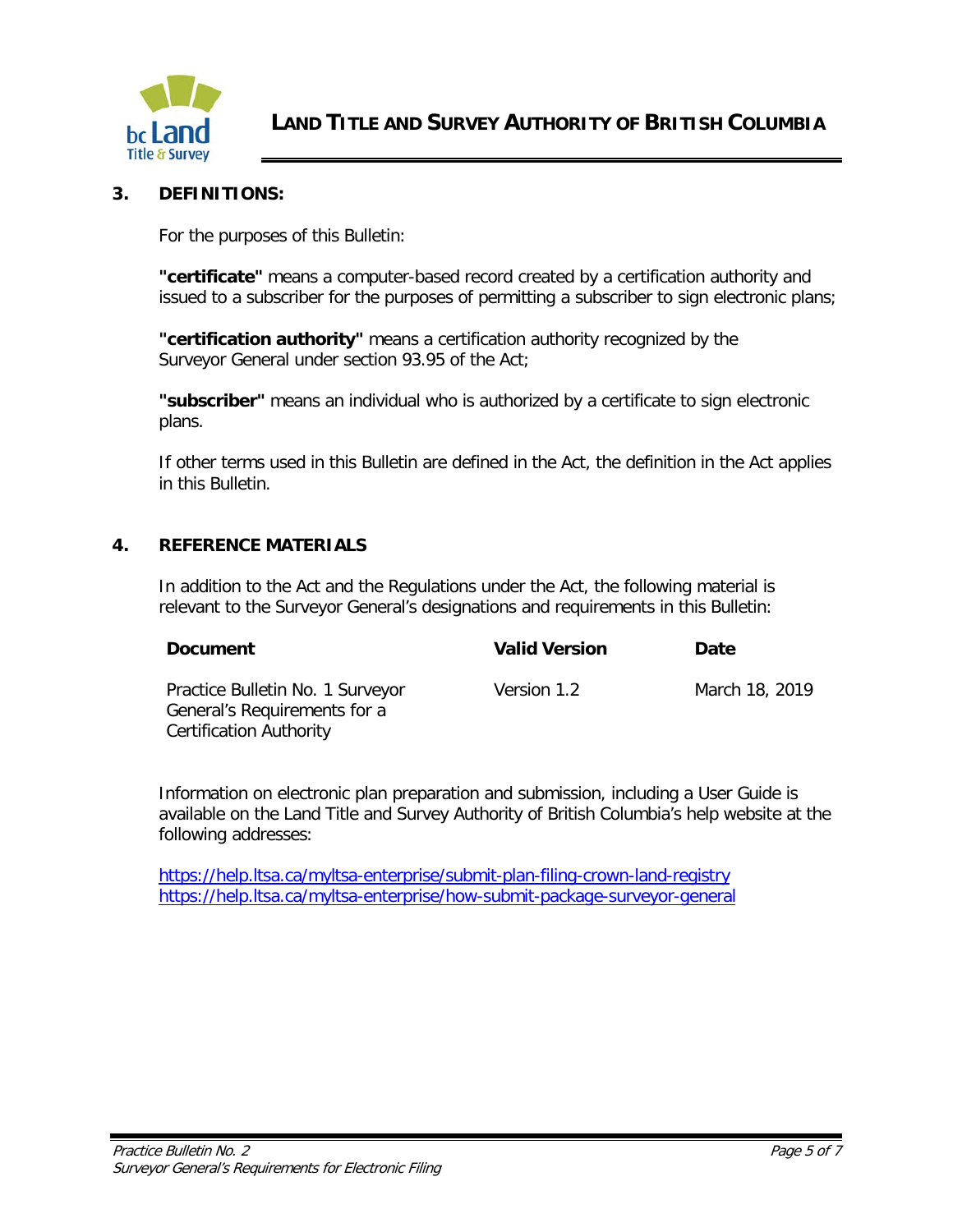

#### **5. SURVEYOR GENERAL'S DESIGNATION OF ELECTRONIC FORM OF DOCUMENT UNDER SECTION 93.901**

Under section 93.901 of the Act, the Surveyor General designates the electronic form of the following documents as a document to which Part 7.2 of the Act applies:

| <b>Electronic Form of Document</b>                                                                       | <b>Valid Version</b> | <b>Effective Date</b> |
|----------------------------------------------------------------------------------------------------------|----------------------|-----------------------|
| "Survey Plan Submission to the<br>Surveyor General, Land Title and<br>Survey Authority Form" (CLRS Form) | Version 19           | November 15, 2019     |
| "Renewal of Survey Monument" form                                                                        | Web Filing           | June 15, 2020         |

All form versions not listed in the table above are no longer valid, although it is noted that any version of a form electronically signed when the form was valid will be accepted by the electronic filing system (EFS).

New versions of the electronic form of these documents may be approved from time to time. When a new version is approved by the Surveyor General, designations under section 93.901 of the Act of previous versions of the electronic form of document may be cancelled. Persons making use of the electronic filing system (EFS) are responsible for ensuring they only use valid versions of the electronic form of documents, as listed above.

## **6. SURVEYOR GENERAL'S DESIGNATIONS OF PLANS UNDER SECTION 93.901**

The Surveyor General designates the electronic form of plans prepared pursuant to the Land Act, the Mineral Tenure Act, the Coal Act and the Oil and Gas Activities Act General Regulation as plans to which Part 7.2 of the Act applies.

The Surveyor General designates the electronic form of Renewal of Survey Monuments to which Part 7.2 of the Act applies.